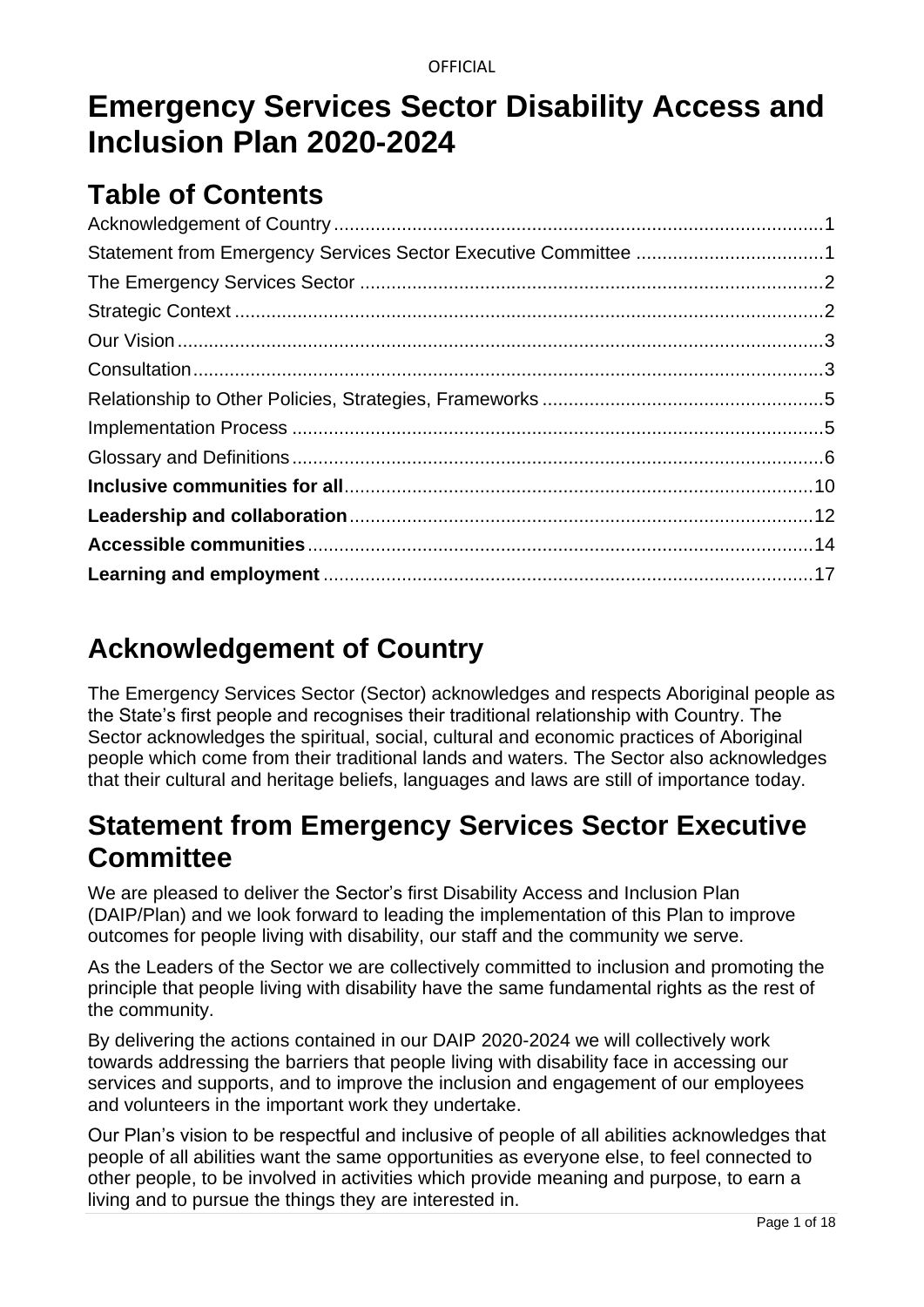Over the next four years this Plan will play an integral role in guiding the Sector to embed this vision for its workforce and in the services that it provides for the people of South Australia.

**Dom Lane** Chief Executive **SAFECOM** 

**Michael Morgan** Chief Officer/ Chief Executive SA Metropolitan Fire Service

11211

**Mark Jones** Chief Officer SA Country Fire Service

Main Battie

**Chris Beattie** Chief Officer SA State Emergency Service

# <span id="page-1-0"></span>**The Emergency Services Sector**

The Sector comprises of the following Agencies established under the Fire and Emergency Services Act 2005:

- South Australian Fire and Emergency Services Commission (SAFECOM)
- South Australian Metropolitan Fire Service (MFS)
- South Australian Country Fire Service (CFS)
- South Australian State Emergency Service (SES)

The Sector operates under the guidance of the [SAFECOM Board,](https://www.safecom.sa.gov.au/public/redirect.jsp?id=1030) whose members include the Chief Officers of the CFS, MFS and SES and the Chief Executive, SAFECOM.

The activities of the Sector are funded by the [Emergency Services Levy](https://www.safecom.sa.gov.au/public/redirect.jsp?id=3305) and each Agency reports to the [Minister for Emergency Services.](https://www.safecom.sa.gov.au/public/redirect.jsp?id=1025)

## <span id="page-1-1"></span>**Strategic Context**

The Sector acknowledges all of the priority groups contained in the Disability Inclusion Act 2018 and the barriers they face to access and inclusion.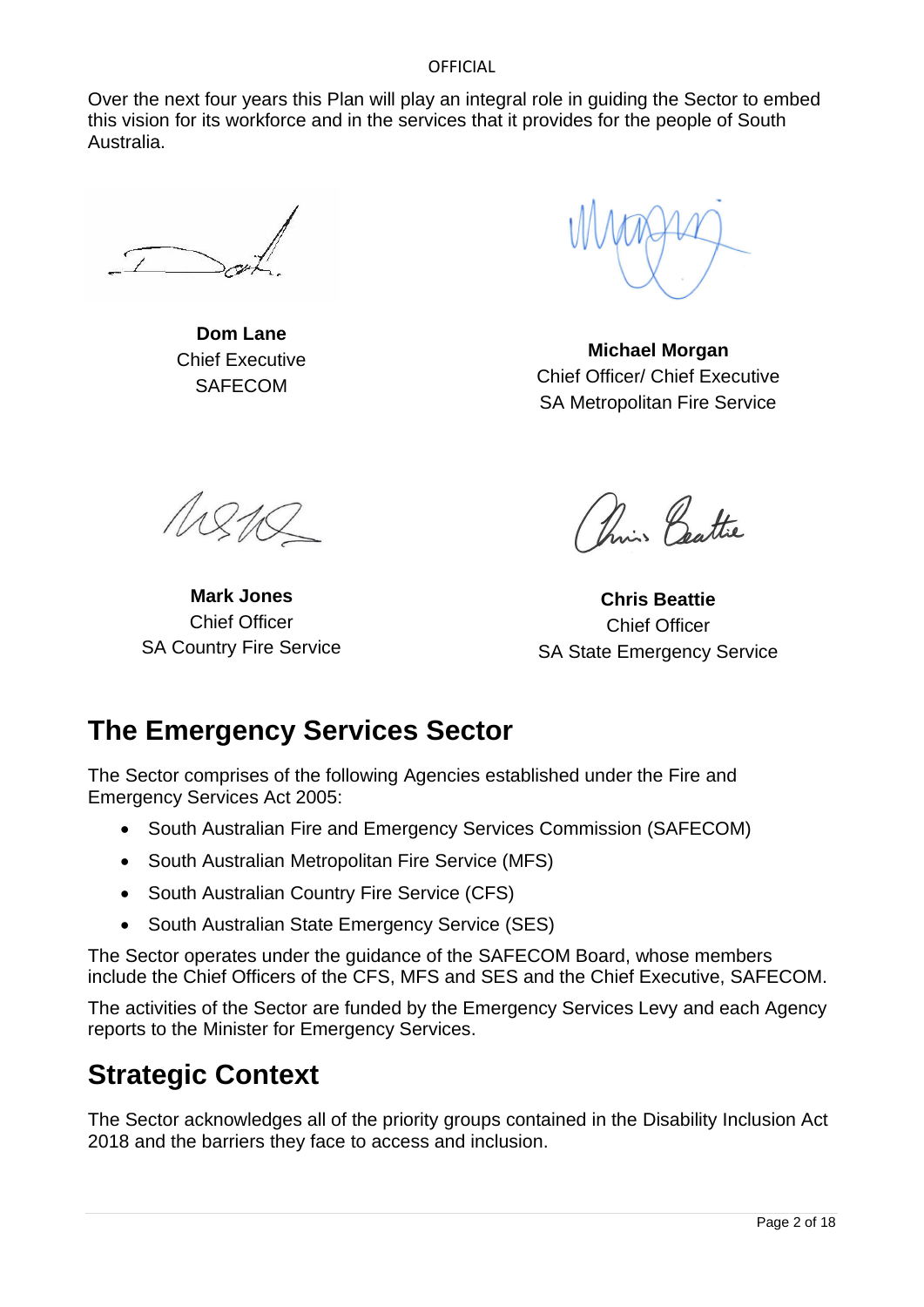This DAIP sets out the strategies, actions and measures that the Sector will adopt to improve access and inclusion for people living with disability and to support South Australia achieve the vision and aims contained in its Disability Inclusion Plan 2019-2023 (Inclusive SA).

Each of the actions contained in this DAIP are aligned to the objects and principles of the Disability Inclusion Act 2018 and the four themes that underpin Inclusive SA. They are also aligned to the priority groups contained in the Disability Inclusion Act 2018 where those groups relate to the services and supports provided by the Sector.

Through the alignment of this DAIP to the Disability Inclusion Act 2018 and Inclusive SA the actions and measures contained in this Plan are consistent with those contained in the Australian [National Disability Strategy](http://www.dss.gov.au/sites/default/files/documents/05_2012/national_disability_strategy_2010_2020.pdf) and reflect Australia's obligations under the United Nations Convention on the Rights of Persons with Disabilities.

# <span id="page-2-0"></span>**Our Vision**

To be respectful and inclusive of people of all abilities.

# <span id="page-2-1"></span>**Consultation**

In preparing this DAIP the Sector consulted and called for submissions from a range of persons and bodies representing the interests of people living with disability including:

- Sector employees and volunteers;
- Women, children, Aboriginal and Torres Strait Islander persons living with disability;
- Persons from a cultural and linguistically diverse background living with disability;
- People living with disability who access the information and services provided by the Sector;
- Organisations that have an interest in access and inclusion for people living with disability; and
- Families and carers of people living with disability.

The call for submissions was made through a range of communication channels including:

- MFS and SES Facebook and Twitter accounts:
- Internal All Staff distribution lists (MFS, SES and SAFECOM);
- Disability service provider networks and distribution lists;
- Disability Advocacy organisation networks and distribution lists;
- The South Australian Governments 'yourSAY' website;
- Tertiary student networks;
- Emergency Services staff that have identified as having a disability;
- Sector staff that have family members with a disability; and
- Sector staff that have connections in the disability sector

To facilitate this process a draft of the DAIP was translated into a range of accessible formats and stakeholders were offered the opportunity to make submissions through the completion of an online or hard copy feedback form.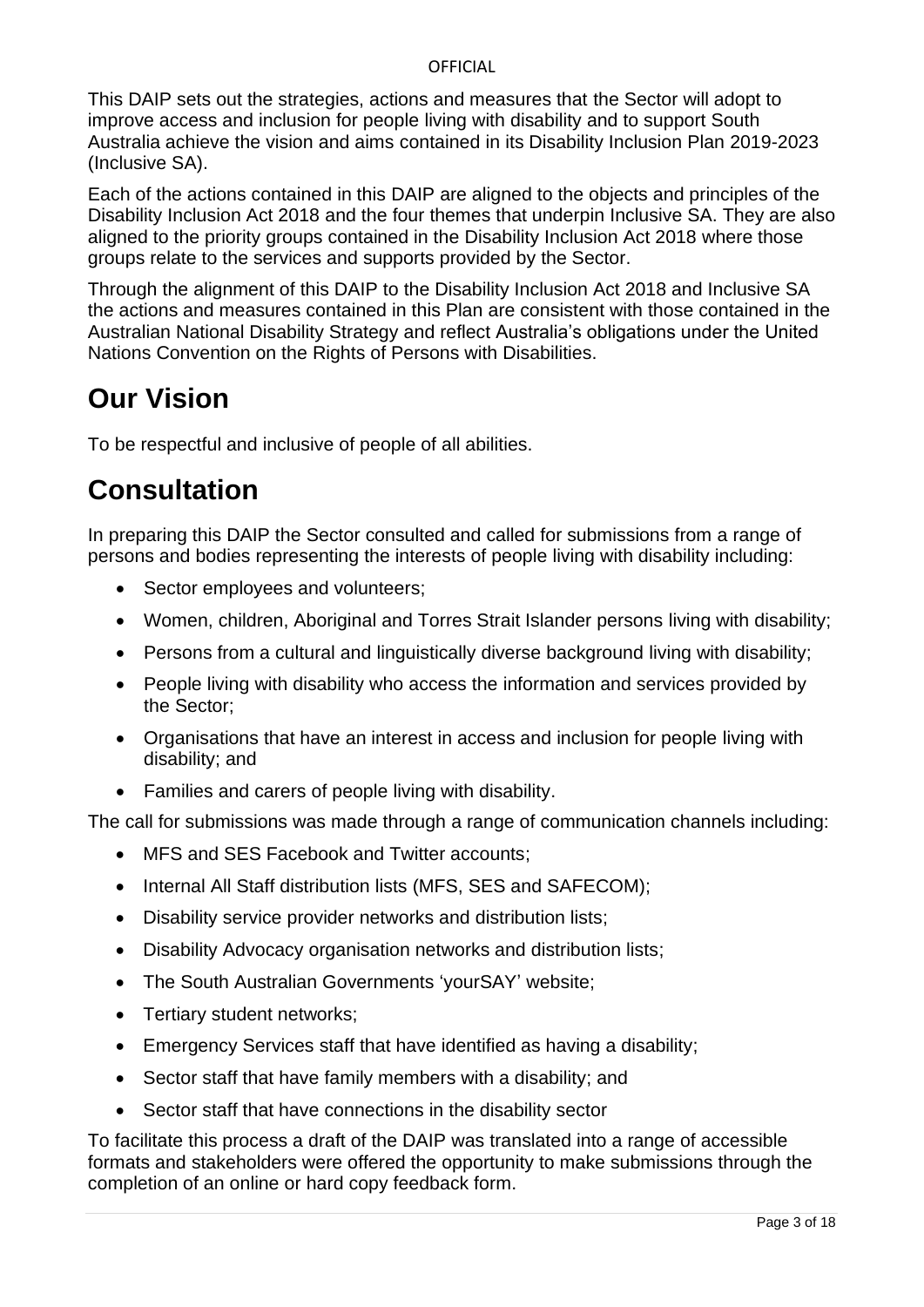Based on the information obtained from those who participated in the consultation process:

- 78% were female
- 70% were in the age bracket 26 -65 years
- 20% were from culturally and linguistically diverse backgrounds
- 100% were from the Adelaide metropolitan area
- 45% had a family member living with disability
- 20% were from culturally and linguistically diverse backgrounds
- 22% were from Sector employees
- 70% provided general comments on the content of the DAIP

Overall the submissions received from the consultation process supported the inclusion of the actions contained in the draft DAIP with:

- 78% of respondents highly or somewhat agreeing that the actions contained in the DAIP upheld the rights of people living with disability;
- 87.5% of respondents highly or somewhat agreeing that the actions contained in the DAIP supported people living with disability to participate in decision making and leadership and raised the profile of how people living with disability are viewed;
- 87.5% of respondents highly or somewhat agreeing that the actions contained in the DAIP promoted accessible workplaces and increased the accessibility of the services provided by the Sector and information for people living with disability; and
- 62.5% of respondents highly or somewhat agreeing that the actions contained in the DAIP supported education and training pathways to meaningful and inclusive employment and volunteer opportunities for people living with disability.

The general comments provided by stakeholders reflected the following key themes:

- Enhancing networking and stakeholder engagement with the disability sector;
- Registering householders with a disability to assist the Sector in its emergency response;
- Implementing disability awareness training for emergency services staff;
- Ensuring public facing information, resources and programs produced by the Sector are available in a range of formats; and
- Ensuring budget is provided to support the implementation of the DAIP.

Specifically, the general comments supported the inclusion of the following actions contained in the DAIP:

- The creation of the ESS Disability Advisory Committee to drive the monitoring, implementation, reporting and consultation requirements relating to this DAIP;
- The implementation of Disability Awareness training for all Sector employees;
- Public facing information and resources being provided in a range of alternate formats (upon request);
- Improved website design systems; and
- The embedding of accessible website solutions for Agency websites.

In response to the feedback provided the Disability Advisory Committee will play a key role in enhancing networking and stakeholder engagement related to the DAIP and supporting a consistent approach across the Sector relating to the provision of Agency information and resources in a range of alternate formats.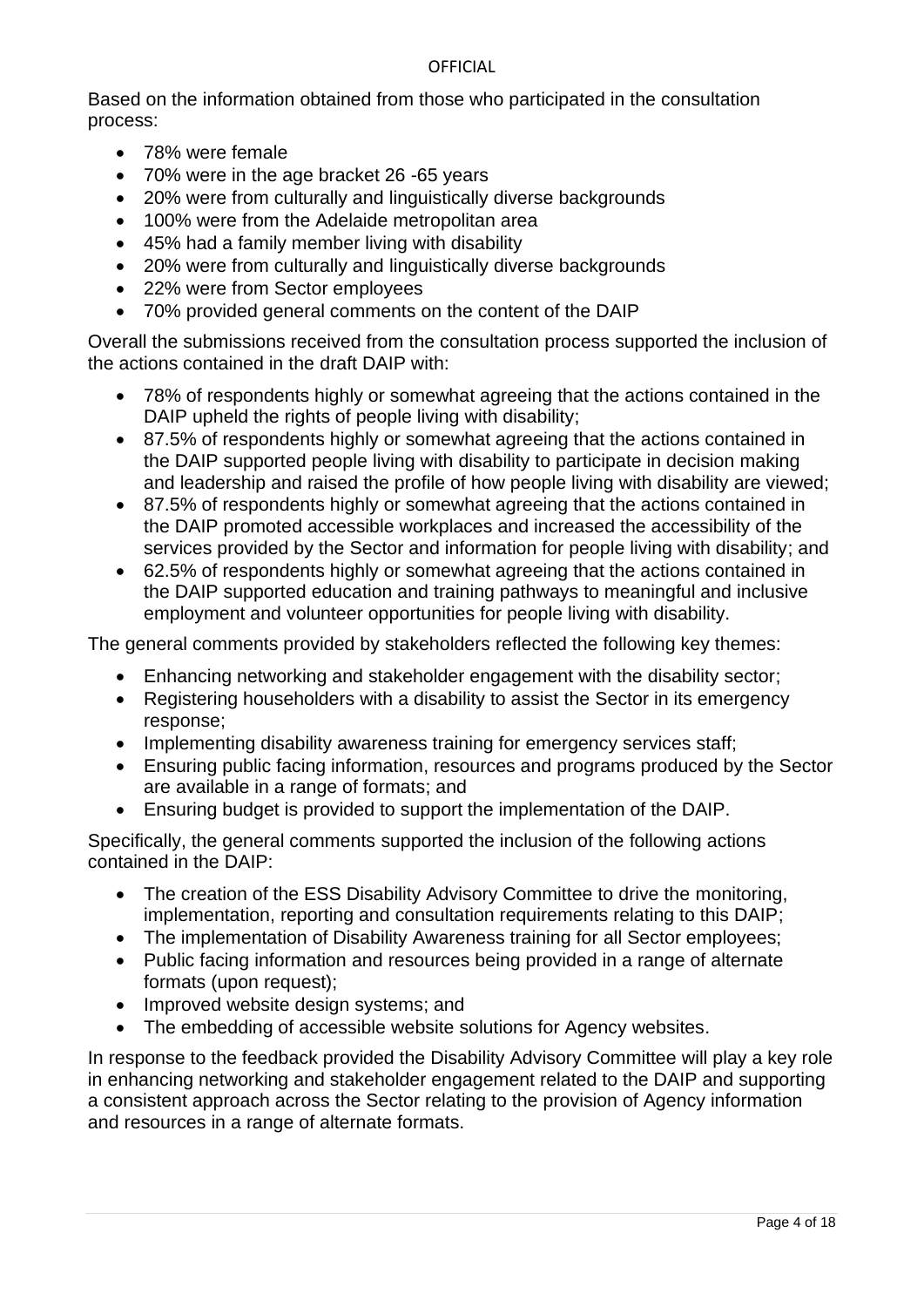# <span id="page-4-0"></span>**Relationship to Other Policies, Strategies, Frameworks**

This DAIP has been developed within the following legislative and policy framework:

## **State**

[Disability Inclusion Act 2018](https://www.legislation.sa.gov.au/LZ/C/A/DISABILITY%20INCLUSION%20ACT%202018/CURRENT/2018.1.AUTH.PDF) [State Disability Inclusion Plan 2019-2023](https://dhs.sa.gov.au/services/disability/inclusive-sa#:~:text=Inclusive%20SA%20was%20launched%20on,first%20State%20Disability%20Inclusion%20Plan.&text=The%20State%20Disability%20Inclusion%20Plan,by%20people%20living%20with%20disability.) [The South Australian Equal Opportunity Act 1984](https://www.legislation.sa.gov.au/lz/c/a/equal%20opportunity%20act%201984.aspx) [Fire and Emergency Services Act 2005](https://www.legislation.sa.gov.au/LZ/C/A/Fire%20and%20Emergency%20Services%20Act%202005.aspx) [Public Sector Act 2009](https://www.legislation.sa.gov.au/LZ/C/A/PUBLIC%20SECTOR%20ACT%202009/CURRENT/2009.37.AUTH.PDF) [Code of Ethics for South Australian Public Sector](https://www.publicsector.sa.gov.au/hr-and-policy-support/ethical-codes/code-of-ethics) Employees **Commonwealth** [The Disability Discrimination Act 1992](https://www.legislation.gov.au/Details/C2016C00763)  [National Disability Strategy 2010–2020](https://www.dss.gov.au/our-responsibilities/disability-and-carers/publications-articles/policy-research/national-disability-strategy-2010-2020) [Disability \(Access to Premises -](https://www.legislation.gov.au/Details/F2010L00668) Buildings) Standards 2010 **International**

[United Nations World Report on Disability 2011](https://www.who.int/disabilities/world_report/2011/report.pdf)

[United Nations Convention on the Rights of Persons with Disabilities 2007](https://www.un.org/disabilities/documents/convention/convoptprot-e.pdf)

## <span id="page-4-1"></span>**Implementation Process**

Each Sector Agency will take practical measures to ensure that this DAIP is positively promoted and implemented within their Agency.

These measures include implementing the DAIP through the following methods:

- The establishment of a Sector wide Disability Advisory Committee responsible for managing the monitoring, implementation, reporting and consultation requirements relating to this DAIP;
- The delivery and implementation of actions contained in this DAIP being incorporated into the business plans of relevant functional units;
- Progress updates and reports on the implementation of the DAIP being provided to the Disability Advisory Committee and the Sector's Executive Committee; and
- Progress reports on the implementation of this DAIP being submitted to the Chief Executive of the Department of Human Services on a 12-monthly basis.

To support the implementation of the DAIP each Sector Agency will promote the Plan through a range of internal and external communication methods including:

- Publishing the DAIP on their external and internal websites in a range of accessible formats such as Easy Read;
- Promoting the DAIP through the Sector's external and internal communication channels including social media, e-mail, station bulletins, internal newsletters;
- Referring to the DAIP in new employee induction processes; and
- Incorporating the DAIP into its Disability Awareness Training.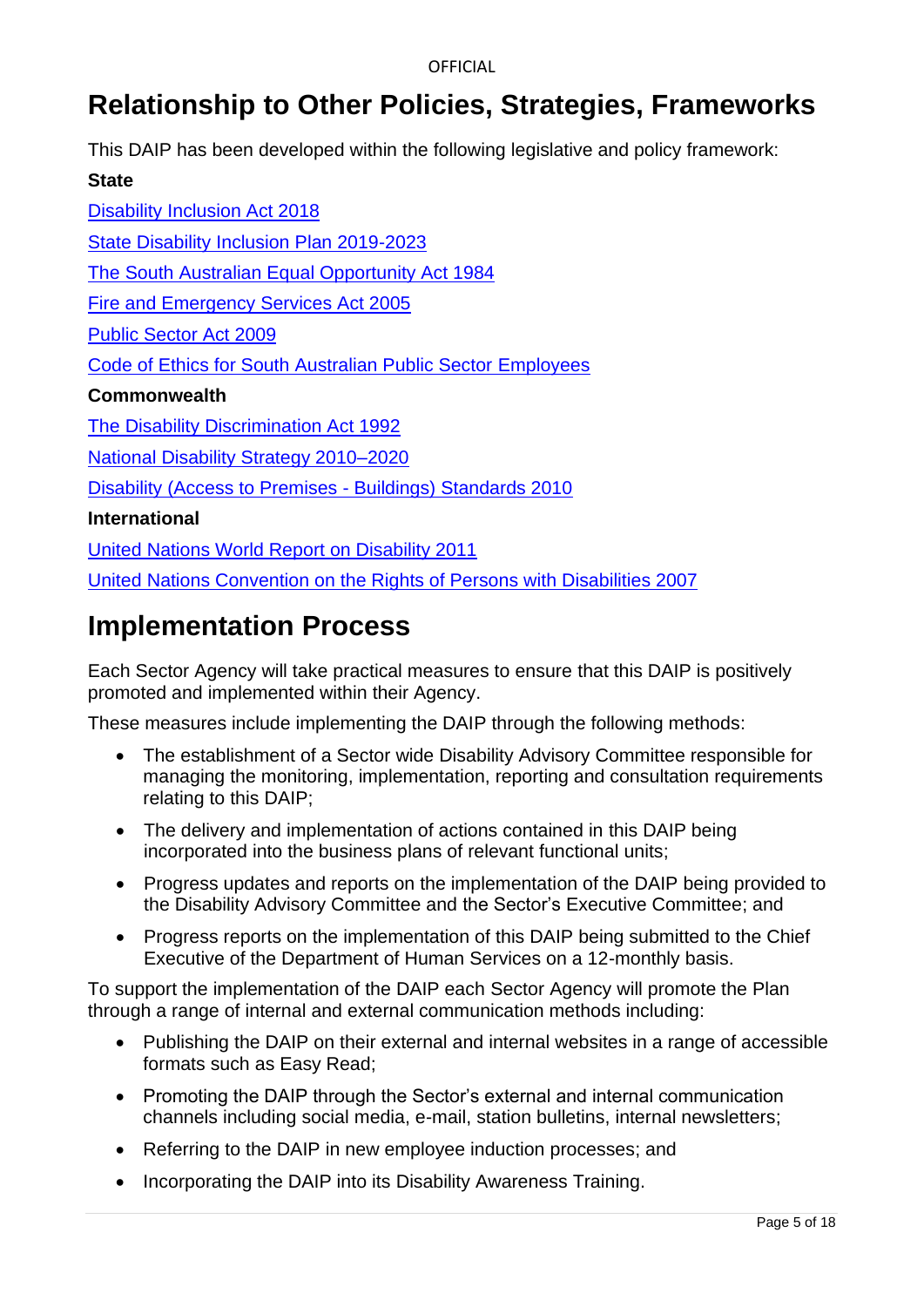# <span id="page-5-0"></span>**Glossary and Definitions**

| Access                                                | Access in this context refers to an<br>individual's physical ability to get to,<br>into, and around facilities and services.<br>Access is created by removing<br>structural barriers and including<br>mechanisms to enable structural<br>access.                             |
|-------------------------------------------------------|------------------------------------------------------------------------------------------------------------------------------------------------------------------------------------------------------------------------------------------------------------------------------|
| <b>Best practice</b>                                  | A method or technique that has been<br>generally accepted as superior to any<br>alternatives because it produces results<br>that are better to those achieved by<br>other means or because it has become<br>a standard way of doing things.                                  |
| <b>Built environs</b>                                 | Artificial structures, features, and<br>facilities viewed collectively as an<br>environment in which people live and<br>work.                                                                                                                                                |
| Co-design                                             | A range of activities and processes<br>used in the design of services and<br>products that involve people who use or<br>are affected by that service or product.                                                                                                             |
| <b>CFS - South Australian Country Fire</b><br>Service | Delivers professional fire and rescue<br>services to outer metropolitan, regional<br>and rural South Australia by dedicated<br>volunteers. The CFS is an all hazards<br>agency responding to bushfire, building<br>fire, road crash rescue and hazardous<br>material spills. |
| Commonwealth                                          | The Government of the Commonwealth<br>of Australia – commonly referred to as<br>the Australian Government or the<br><b>Federal Government.</b>                                                                                                                               |
| DAIP - Disability Access and Inclusion<br>Plan.       | A plan that is prepared by State<br>Authorities for their own Agency,<br>Department or Council Area in<br>accordance with the requirements set<br>out in the Disability Inclusion Act 2018.                                                                                  |
| <b>Disability</b>                                     | The Disability Discrimination Act 1992<br>(Cth) defines disability as:<br>total or partial loss of the person's<br>bodily or mental functions;                                                                                                                               |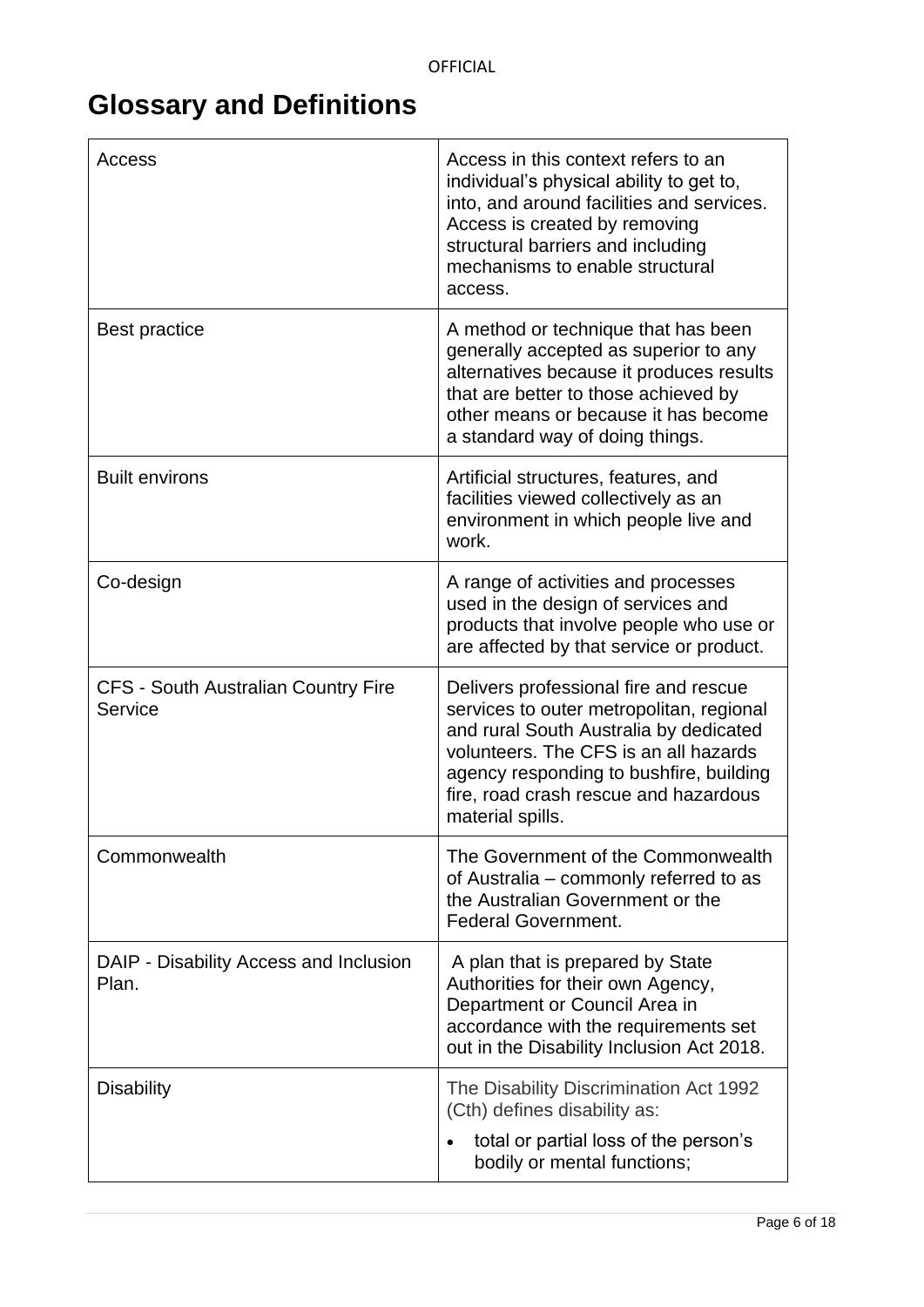|                                                                | total or partial loss of a part of the<br>$\bullet$<br>body;                                                                                                                                                                                                             |
|----------------------------------------------------------------|--------------------------------------------------------------------------------------------------------------------------------------------------------------------------------------------------------------------------------------------------------------------------|
|                                                                | the presence in the body of<br>$\bullet$<br>organisms causing disease or<br>illness;                                                                                                                                                                                     |
|                                                                | the malfunction, malformation or<br>$\bullet$<br>disfigurement of a part of the<br>person's body;                                                                                                                                                                        |
|                                                                | a disorder or malfunction that results<br>$\bullet$<br>in the person learning differently<br>from a person without the disorder or<br>malfunction;                                                                                                                       |
|                                                                | a disorder, illness or disease that<br>$\bullet$<br>affects a person's thought<br>processes, perception of reality,<br>emotions or judgment, or that results<br>in disturbed behaviour;                                                                                  |
|                                                                | and includes disability that:                                                                                                                                                                                                                                            |
|                                                                | presently exists;<br>$\bullet$                                                                                                                                                                                                                                           |
|                                                                | previously existed but no longer<br>$\bullet$<br>exists;                                                                                                                                                                                                                 |
|                                                                | may exist in the future; and/or<br>$\bullet$                                                                                                                                                                                                                             |
|                                                                | is imputed to a person (meaning it is<br>$\bullet$<br>thought or implied that the person<br>has a disability but does not).                                                                                                                                              |
| <b>Discrimination</b>                                          | Discrimination is defined as treating<br>people with a disability less favourably<br>than people without a disability would<br>be treated under the same<br>circumstances.                                                                                               |
| Inclusion                                                      | Inclusion in this context refers to an<br>individual's ability to participate as fully<br>as possible in programs and services<br>provided by organisations in an<br>integrated and holistic manner that does<br>not ostracise, embarrass or humiliate an<br>individual. |
| MFS - The South Australian Metropolitan<br><b>Fire Service</b> | Is the primary provider of structural<br>firefighting services to the State of<br>South Australia and is also called to<br>road crash rescues, gas leaks, chemical<br>spills, rescues, structural collapses,<br>animal rescues and more.                                 |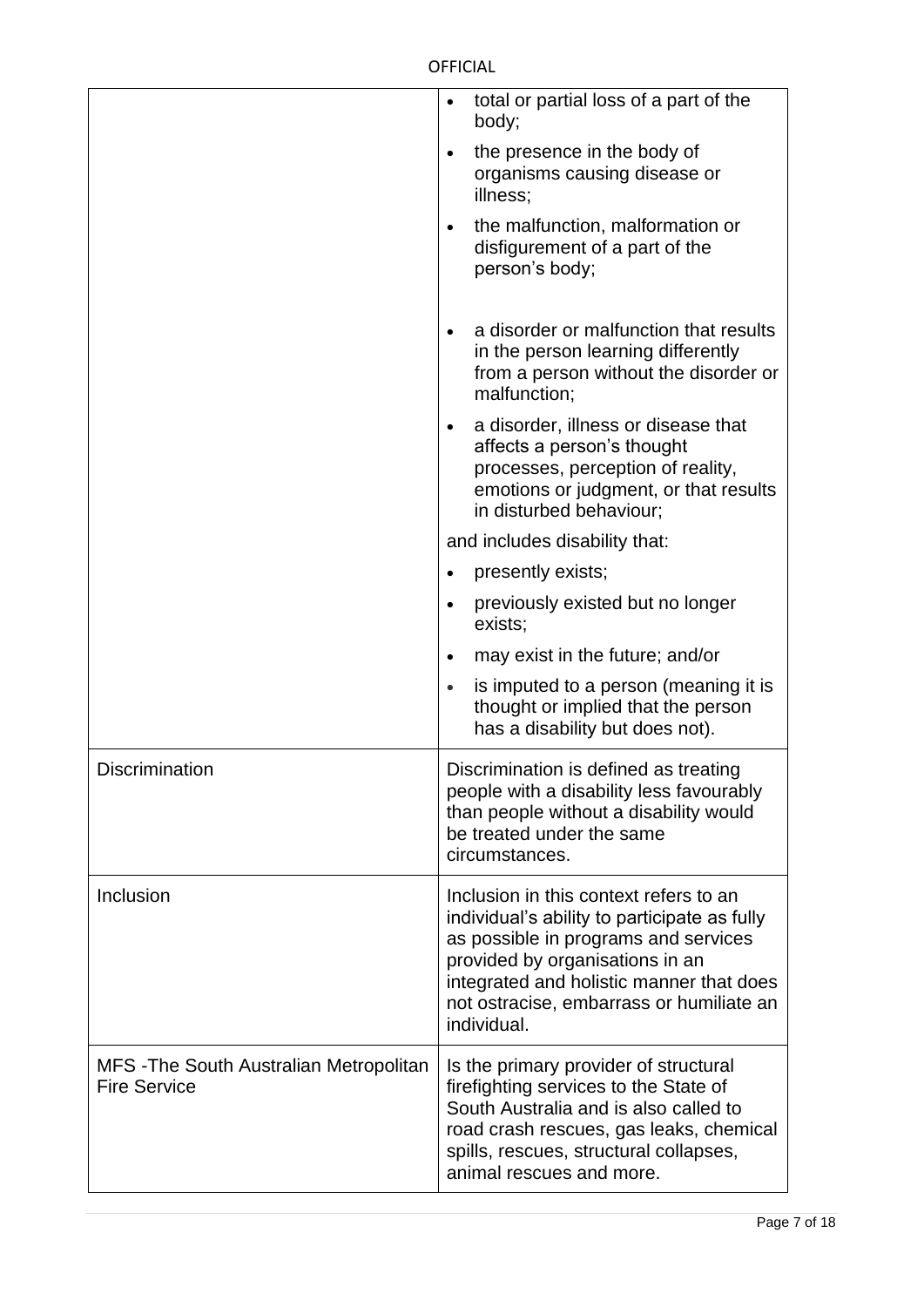| <b>National Disability Strategy (NDS)</b>                                   | The National Disability Strategy is the<br>national strategic plan (agreed upon by<br>all Australian Governments) which aims<br>to provide a ten-year national policy<br>framework for improving the life of<br>Australians living with disability, their<br>families and carers.                                                                                                                                                                                                                                                   |
|-----------------------------------------------------------------------------|-------------------------------------------------------------------------------------------------------------------------------------------------------------------------------------------------------------------------------------------------------------------------------------------------------------------------------------------------------------------------------------------------------------------------------------------------------------------------------------------------------------------------------------|
| SAFECOM - South Australian Fire and<br><b>Emergency Services Commission</b> | Is responsible for ensuring that<br>volunteers and employees within the fire<br>and Emergency Services Sector which<br>include The South Australian<br>Metropolitan Fire Services, The South<br><b>Australian State Emergency Service</b><br>and The South Australian Country Fire<br>Service are provided with the resources<br>and support they need to perform their<br>functions.                                                                                                                                               |
| <b>SAES - South Australian State</b><br><b>Emergency Services</b>           | Is a volunteer-based emergency<br>assistance and rescue service that<br>provides emergency assistance to the<br>people of South Australia 24 hours a<br>day, 7 days a week, 365 days a year. It<br>responds to extreme weather events,<br>floods, storms, heatwaves, Road<br>crashes, Marine, swiftwater, vertical and<br>confined space rescue. It also assists<br>South Australia Police (SAPOL) in land<br>search operations and traffic<br>management and supports the Country<br>Fire Service (CFS) during major<br>bushfires. |
| <b>State Authority</b>                                                      | As defined in the Disability Inclusion Act<br>2018 (SA) is a reference that includes a<br>Government Department, an Agency or<br>Instrumentality of the Crown, a Local<br>Council constituted under the Local<br>Government Act 1999 (SA) or any other<br>person or body declared by regulations<br>under South Australian legislation to be<br>included.                                                                                                                                                                           |
| <b>UNCRPD - United Nations Convention</b><br>on the Rights                  | Is a human rights treaty that aims to<br>change attitudes and approaches to<br>people living with disability. It reaffirms<br>that all people living with disability must<br>enjoy human rights and fundamental<br>freedoms.                                                                                                                                                                                                                                                                                                        |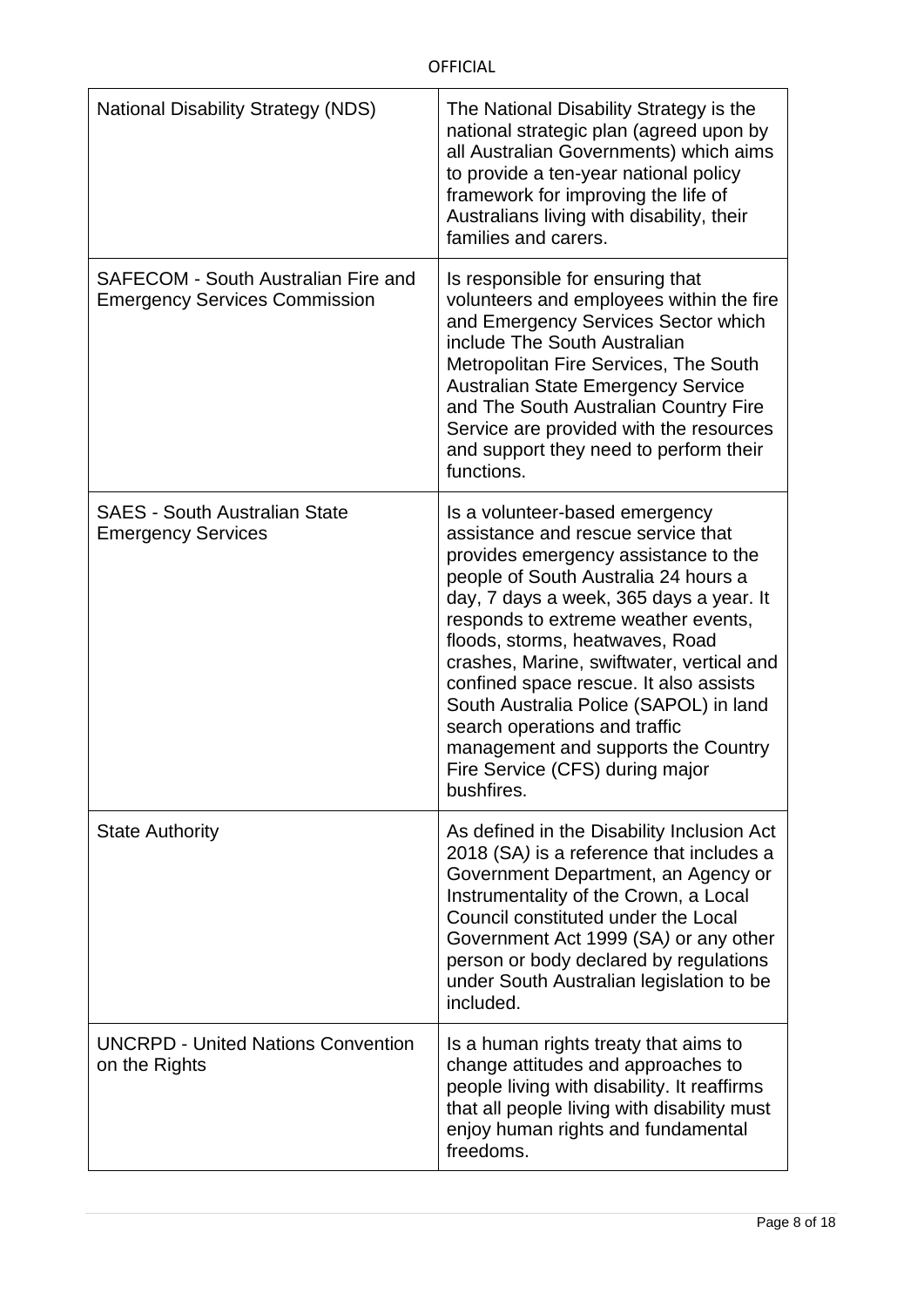| Universal design | Universal design involves creating<br>facilities, built environs, products and<br>services that can be used by people of<br>all abilities to create an inclusive<br>environment. |
|------------------|----------------------------------------------------------------------------------------------------------------------------------------------------------------------------------|
|                  |                                                                                                                                                                                  |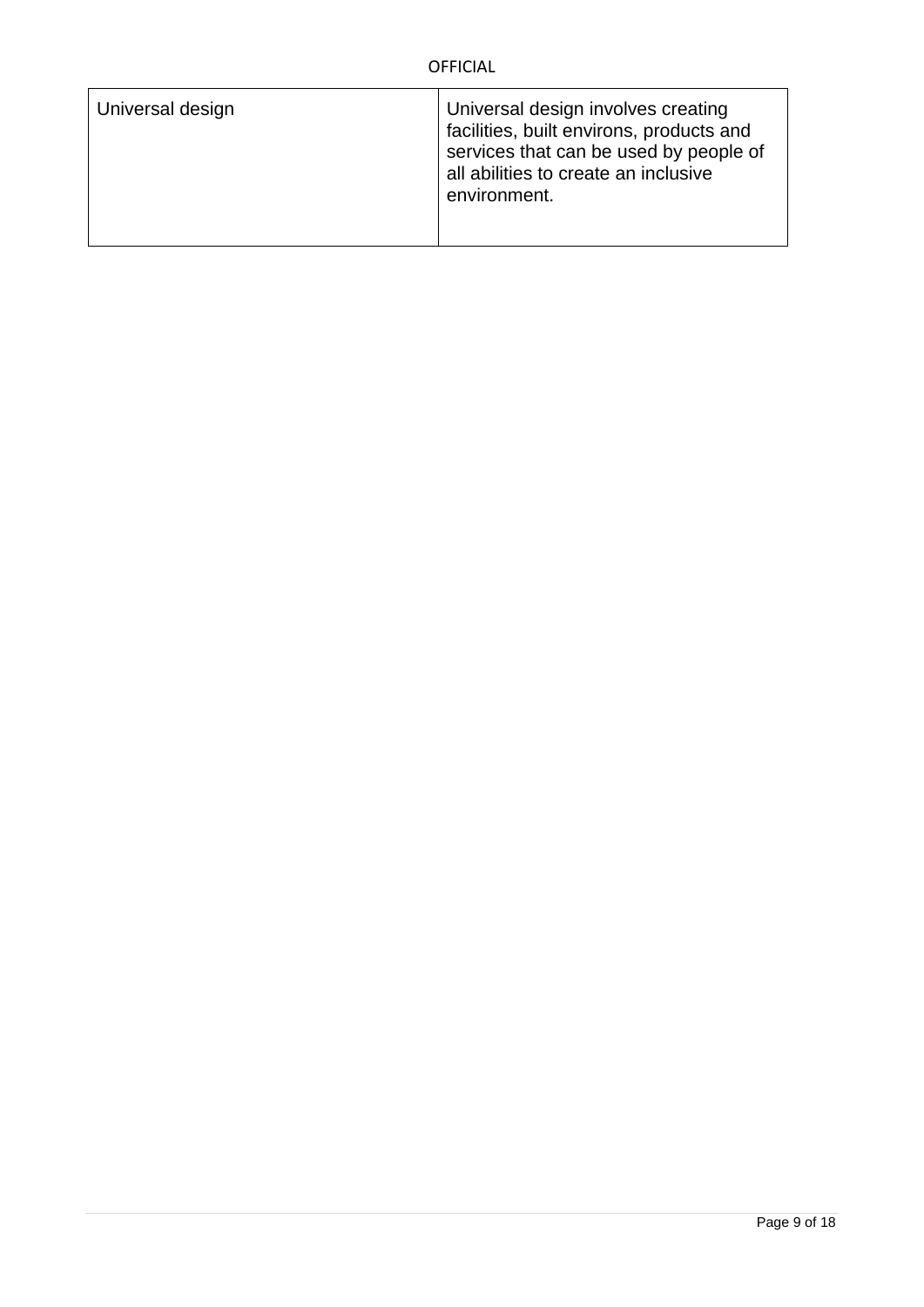## **Inclusive communities for all**

Social inclusion is a priority for people living with disability as it affects all aspects of their lives. It is our aim that the contributions and rights of people living with disability are valued and understood by all South Australians and that their rights are promoted, upheld and protected. We also want to ensure that people living with disability are supported to advocate for their own rights.

## **Priority 1: involvement in the community Priority 2: improving community understanding and awareness**

**Priority 3: promoting the rights of people living with disability**

<span id="page-9-0"></span>

|    | <b>ACTION</b>                                                                                                                                                                                                                                                                     | <b>MEASURABLE TARGET</b>                                                                                                                                 | <b>AGENCY</b>          |
|----|-----------------------------------------------------------------------------------------------------------------------------------------------------------------------------------------------------------------------------------------------------------------------------------|----------------------------------------------------------------------------------------------------------------------------------------------------------|------------------------|
| 1. | Ensure that all internal and external<br>stakeholder related activities and events<br>are accessible to all members of the<br>community including people with a<br>disability and support young people living<br>with a disability to actively participate in<br>decision making. | Communication, community<br>engagement, event management<br>strategies and frameworks give due<br>consideration to access and inclusion<br>requirements. | SAFECOM, MFS, CFS, SES |
|    |                                                                                                                                                                                                                                                                                   | The proportion of people living with<br>disability who attend Agency events,<br>meetings, conferences, workshops.                                        |                        |
| 2. | Public facing information, publications and<br>resources to be provided in a range of<br>alternate formats wherever possible.                                                                                                                                                     | Public facing materials provided in a<br>range of alternate formats upon request.                                                                        | SAFECOM, MFS, CFS, SES |
|    |                                                                                                                                                                                                                                                                                   | The number of requests met for<br>information to be provided in alternate<br>formats.                                                                    |                        |
| 3. | Agency websites to contain information on<br>how to request materials in alternate<br>formats.                                                                                                                                                                                    | Agency websites to contain information<br>on how to request information in<br>alternate formats.                                                         | SAFECOM, MFS, CFS, SES |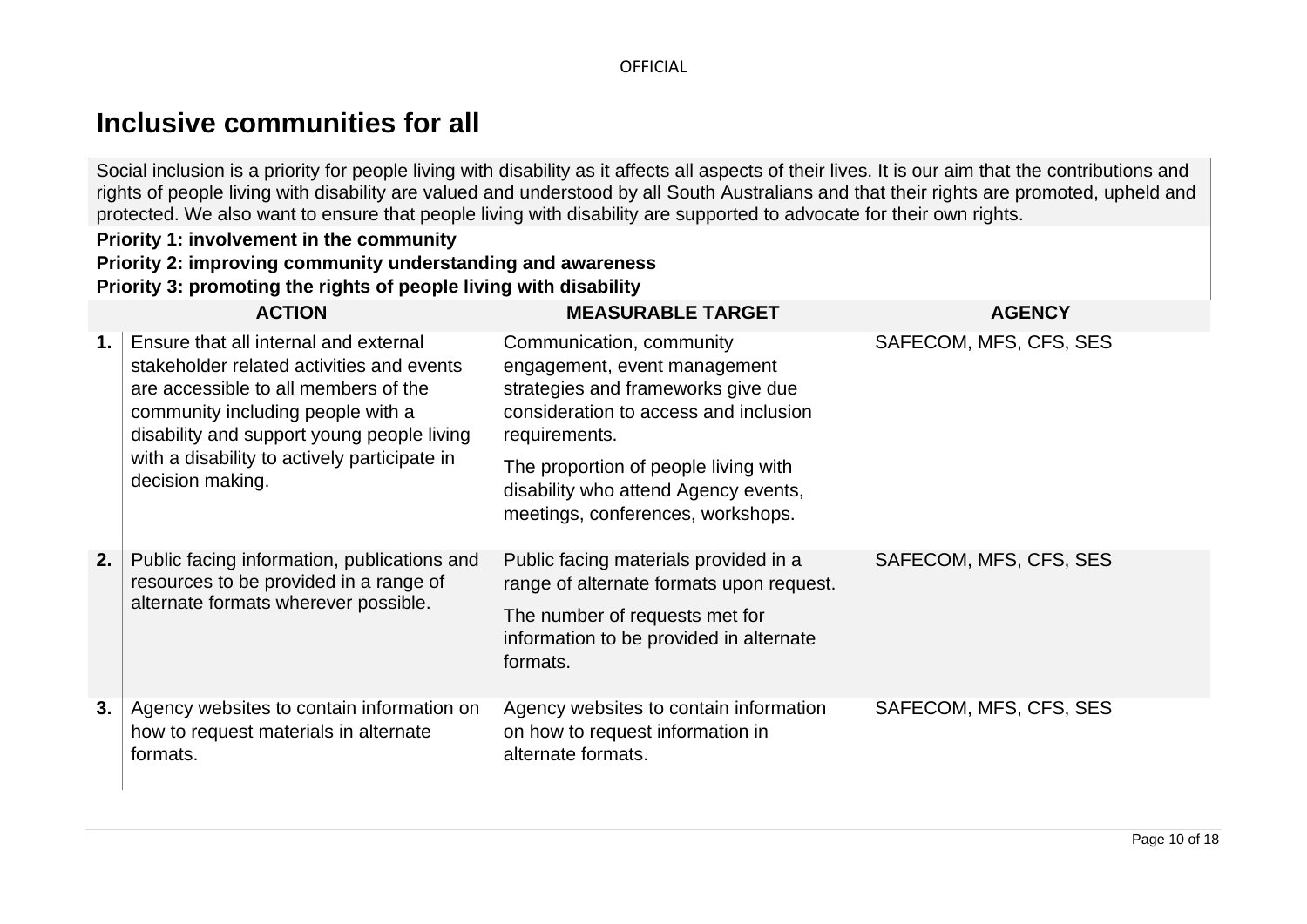| 4. | Publish this Disability Access and Inclusion<br>Plan in a format that is accessible for<br>people with a disability on all Agency<br>websites.                       | An accessible version of this Disability<br>Access and Inclusion Plan contained on<br>all Agency websites.                                                                  | SAFECOM, MFS, CFS, SES |
|----|----------------------------------------------------------------------------------------------------------------------------------------------------------------------|-----------------------------------------------------------------------------------------------------------------------------------------------------------------------------|------------------------|
| 5. | A central webpage to be created on the<br>Sector's intranet containing disability<br>information, resources and supports.                                            | The creation of this web page.                                                                                                                                              | <b>SAFECOM</b>         |
| 6. | Implement the Office for the Commissioner<br>of Public Sector Employment (OCPSE)<br>Disability Awareness training for all Sector<br>employees.                       | The number of new and existing<br>employees that have completed this<br>training.                                                                                           | SAFECOM, MFS, CFS, SES |
| 7. | Agency complaint processes, procedures<br>and feedback systems to be reviewed to<br>ensure that they are appropriate and<br>accessible for people with a disability. | Agency complaint and feedback<br>processes written in simple everyday<br>language.<br>The number of requests met for<br>information to be provided in alternate<br>formats. | SAFECOM, MFS, CFS, SES |
| 8. | Agency induction processes for new<br>employees include information about<br>working with people living with disability.                                             | The number of new employees that have<br>completed new starter induction<br>processes.                                                                                      | SAFECOM, MFS, CFS, SES |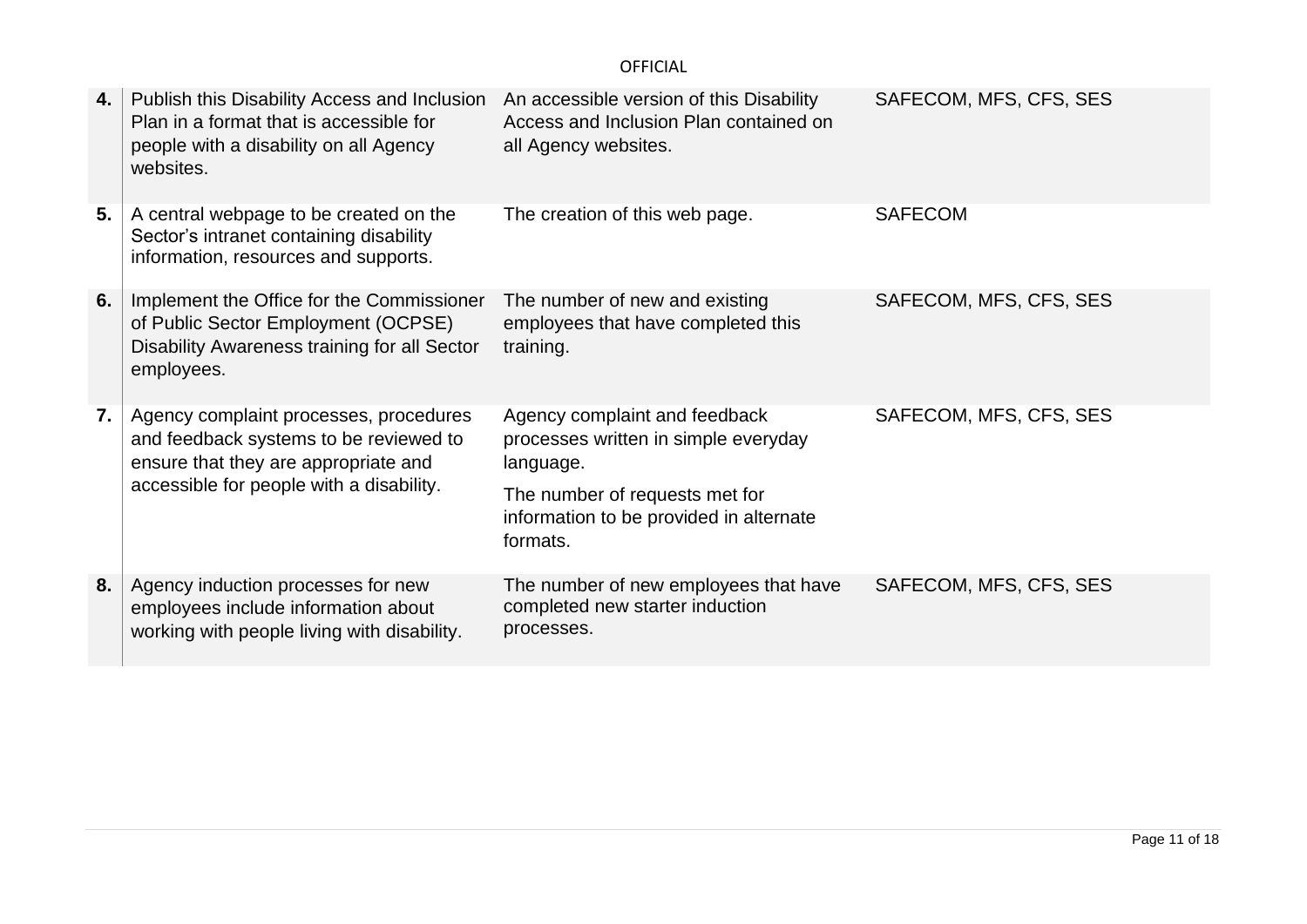## **Leadership and collaboration**

People living with disability want to have a greater role in leading and contributing to government and community decision-making. It is our aim that the perspectives of people living with disability are actively sought and that they are supported to participate meaningfully in government and community consultation and engagement activities.

### **Priority 4: participation in decision-making Priority 5: leadership and raising profile Priority 6: engagement and consultation**

<span id="page-11-0"></span>

|    | <b>ACTION</b>                                                                                                                                                                                                 | <b>MEASURABLE TARGET</b>                                                                          | <b>AGENCY</b>          |
|----|---------------------------------------------------------------------------------------------------------------------------------------------------------------------------------------------------------------|---------------------------------------------------------------------------------------------------|------------------------|
| 9. | A Sector Disability Advisory Committee<br>to be established to manage the<br>monitoring, implementation, reporting<br>and consultation requirements relating to<br>this Disability Access and Inclusion Plan. | The establishment of a Sector Disability<br><b>Advisory Committee.</b>                            | SAFECOM, MFS, CFS, SES |
|    | <b>10.</b> Where possible Agency's to utilise the<br>www.YourSAy.sa.gov.au website to<br>engage people living with disability<br>regarding service improvement and/or<br>Agency participation.                | The proportion of people living with a<br>disability that are engaged utilising this<br>platform. | SAFECOM, MFS, CFS, SES |
|    | 11. This Disability Access and Inclusion Plan<br>to be reviewed at least once every four<br>years by each Agency.                                                                                             | A report on the outcome of this review to<br>be provided to the Minister.                         | SAFECOM, MFS, CFS, SES |
|    | 12. Each Agency to monitor and report to<br>the Sector's Executive Committee on<br>the implementation status of this<br>Disability Access and Inclusion Plan<br>annually.                                     | Agency reports submitted to the Sector's<br><b>Executive Committee.</b>                           | SAFECOM, MFS, CFS, SES |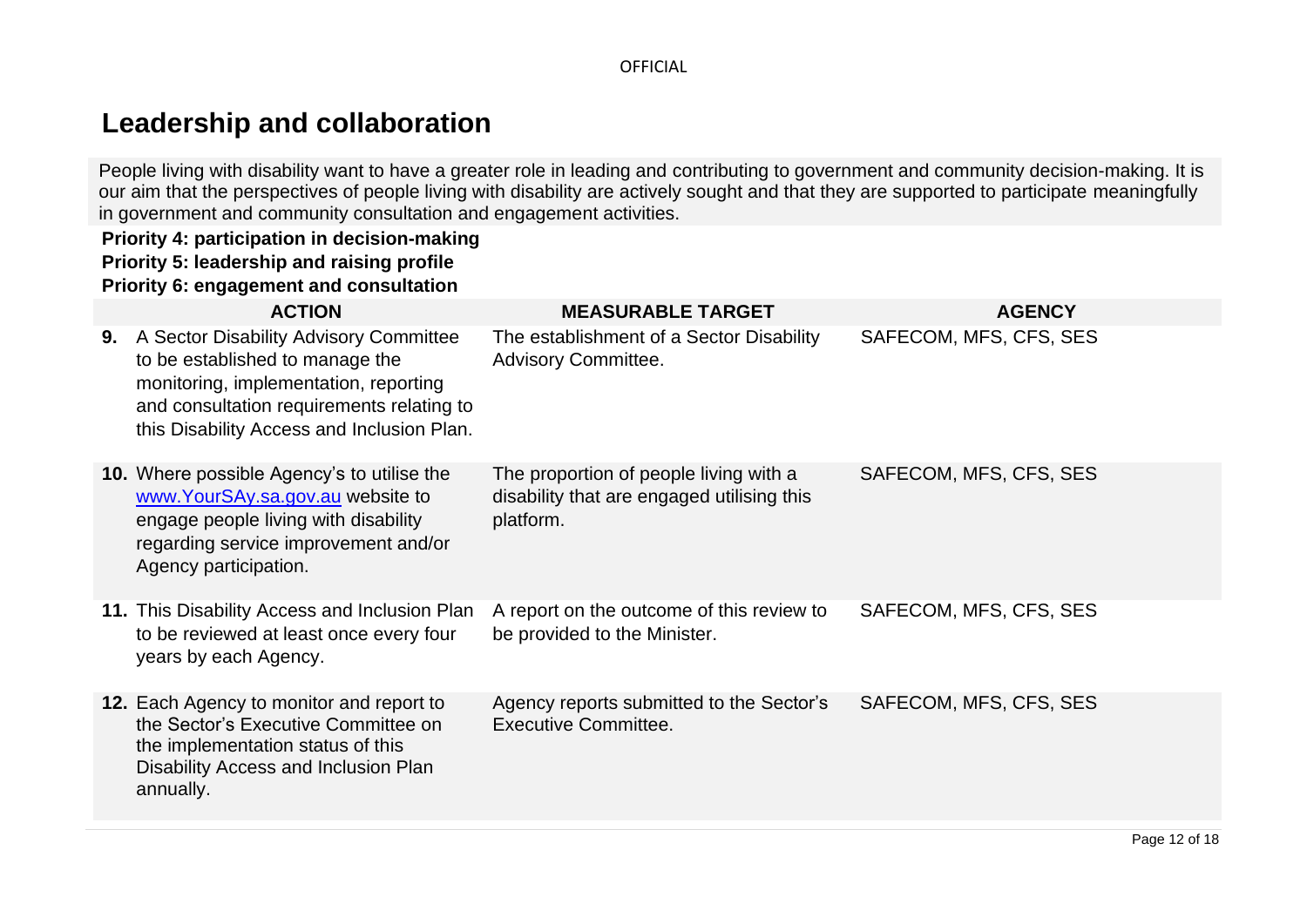**13.** The Sector's Executive Committee to report annually to the Chief Executive of the Department of Human Services on the operation of this Disability Access and Inclusion Plan and include a summary reporting on the implementation of the Plan.

The Sector's Executive Committee report submitted to the Chief Executive of the Department of Human Services every 12 months. SAFECOM, MFS, CFS, SES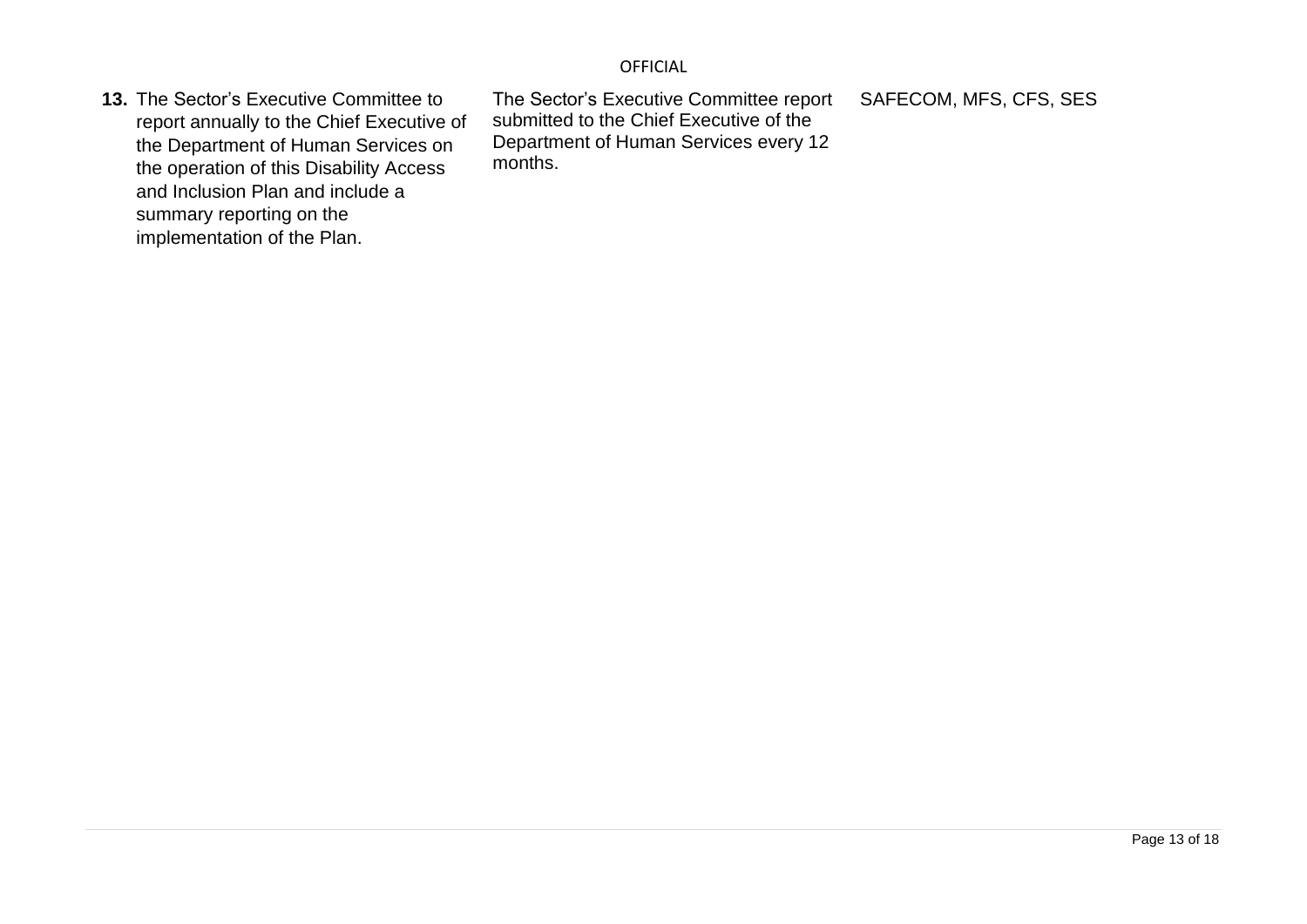## **Accessible communities**

The accessibility of the built environment, quality services and information is key to ensuring people living with disability are included and have the opportunity to equally participate in all aspects of community life. It is our aim to increase accessibility to public and community infrastructure, transport, services, information, sport and recreation and the greater community.

## **Priority 7: Universal design across South Australia**

### **Priority 8: Accessible and available information**

### **Priority 9: Access to services**

<span id="page-13-0"></span>

| <b>ACTION</b>                                                                                                                                                                                                                                                         | <b>MEASURABLE TARGET</b>                                                                                                     | <b>AGENCY</b>          |
|-----------------------------------------------------------------------------------------------------------------------------------------------------------------------------------------------------------------------------------------------------------------------|------------------------------------------------------------------------------------------------------------------------------|------------------------|
| 14. Fit outs that change or alter access to<br>existing buildings or sites owned,<br>operated or leased by an Agency to give<br>due consideration to universal design<br>and to incorporate Disability<br>Discrimination Act requirements to<br>ensure accessibility. | The number of existing buildings/sites<br>that are accessible.<br>The number of building fit outs<br>conducted.              | SAFECOM, MFS, CFS, SES |
| <b>15.</b> New buildings or sites purchased, leased<br>or operated by an Agency to meet the<br>required Building Code of Australia<br>accessibility standards.                                                                                                        | The number of new buildings and, or,<br>sites that meet these standards.                                                     | SAFECOM, MFS, CFS, SES |
| 16. Inclusion in building, infrastructure,<br>maintenance and upgrade schedules the<br>installation of appropriate signage at<br>Agency owned, operated or leased<br>buildings/sites indicating disability<br>access such as parking.                                 | The number of signage installations<br>included in Agency building,<br>infrastructure, maintenance and<br>upgrade schedules. | SAFECOM, MFS, CFS, SES |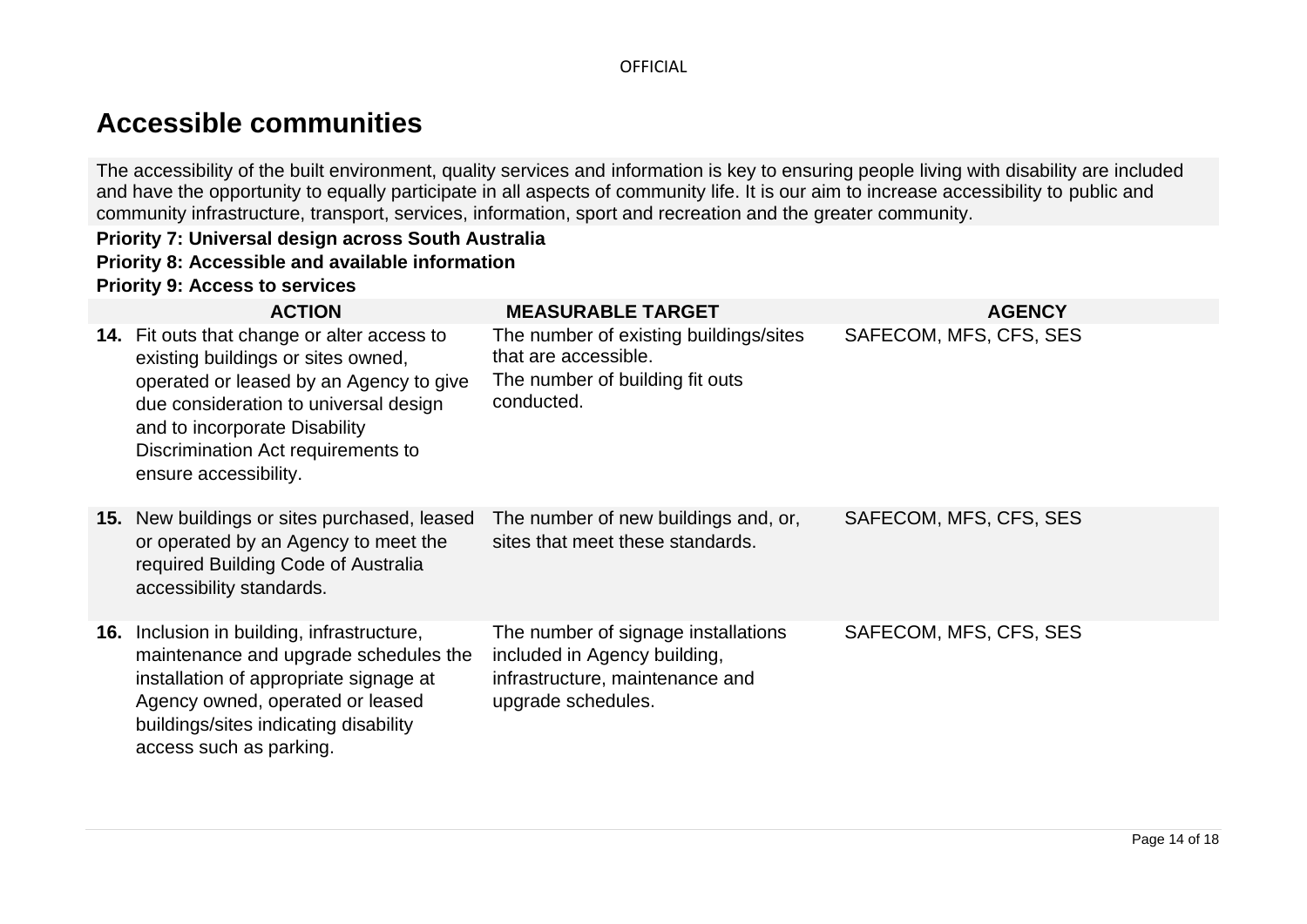|     | 17. Agency evacuation procedures,<br>emergency plans and associated<br>building evacuation training to be<br>reviewed to ensure the requirements of<br>people with a range of abilities are<br>adequately addressed.                                                                                                           | The number of Agency emergency<br>plans updated.                                                                                                                       | SAFECOM, MFS, CFS, SES |
|-----|--------------------------------------------------------------------------------------------------------------------------------------------------------------------------------------------------------------------------------------------------------------------------------------------------------------------------------|------------------------------------------------------------------------------------------------------------------------------------------------------------------------|------------------------|
|     | 18. The development and implementation of<br>a clearly defined process to ensure that<br>requests to access information in<br>alternate formats are met in a timely<br>manner.                                                                                                                                                 | Systems are in place to provide<br>materials in alternate formats in a timely<br>manner.<br>The number of requests met to provide<br>information in alternate formats. | SAFECOM, MFS, CFS, SES |
| 19. | Information and published materials<br>relating to the Sector's Employee<br><b>Assistance Program and Stress</b><br>Prevention and Management programs<br>to be reviewed for accessibility and<br>made available in a format that is<br>accessible to employees and volunteers<br>living with a disability subject to funding. | Information and materials are published<br>in an accessible format.<br>The number of employees and<br>volunteers living with a disability<br>accessing these programs. | <b>SAFECOM</b>         |
|     | 20. Agency websites and intranets are<br>assessed against Web Content<br><b>Accessibility Guidelines (WCAG)</b><br>Standard 2.1.                                                                                                                                                                                               | Accessibility and compliance with Level<br>A determined.<br>Accessibility and compliance with Level<br>AA determined.                                                  | SAFECOM, MFS, CFS, SES |
|     | 21. The development of a Sector online<br>accessibility policy to guide the<br>accessibility of information contained on<br>all Agency websites (external and<br>intranet).                                                                                                                                                    | The development and promotion of a<br>Sector online accessibility policy.                                                                                              | SAFECOM, MFS, CFS, SES |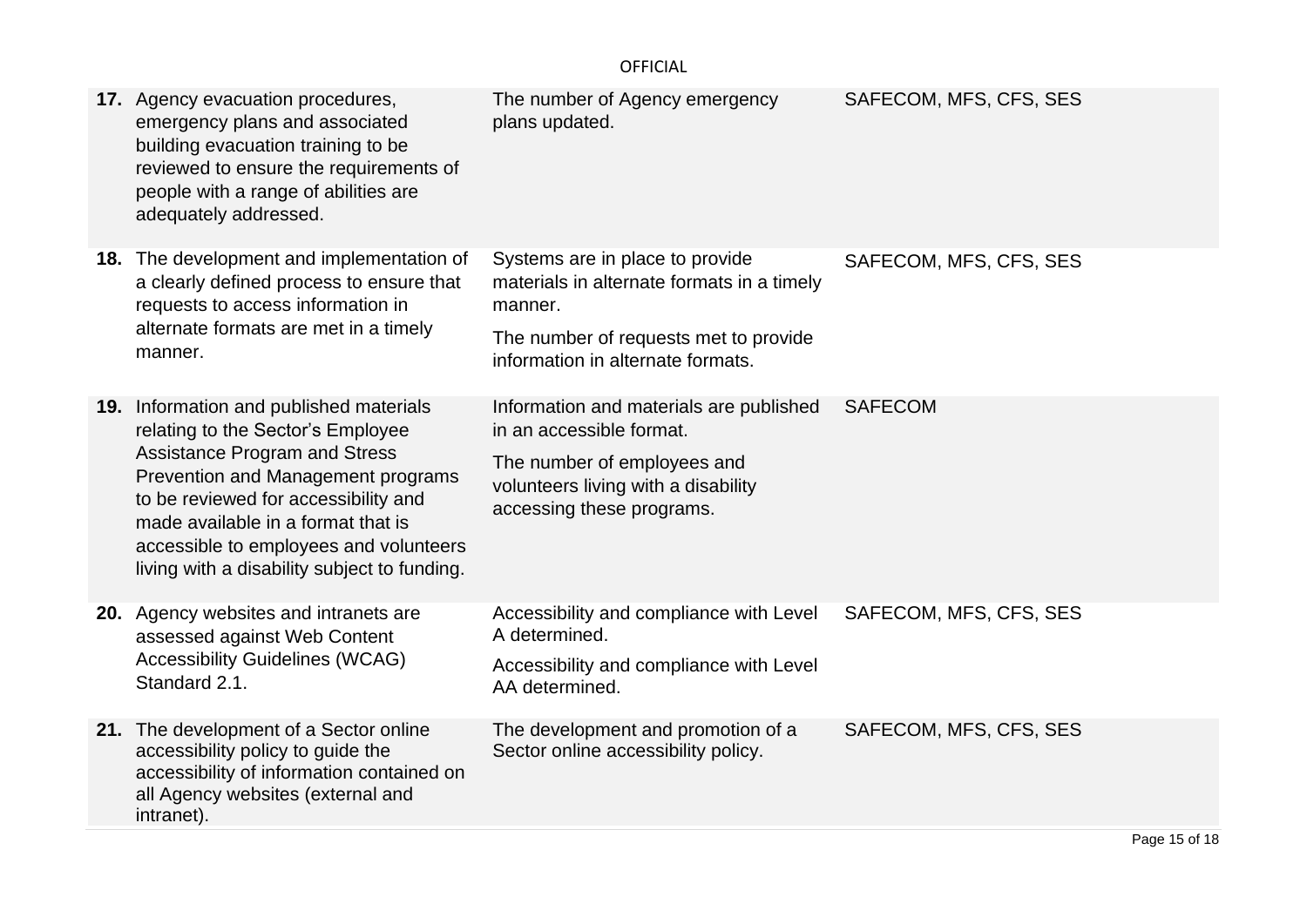| 22. | Determine the feasibility of adopting the<br>Website Design System that is offered to<br>all South Australian Government<br>Agencies as an accessible website<br>solution through the Office for Digital<br>Government.<br>Or<br>Update templates in existing content<br>management systems. | Discussions held with the Office for<br>Digital Government and an approach<br>established relating to the adoption of<br>the Website Design System.<br>Or<br>The identification of template upgrades. | SAFECOM, MFS, CFS, SES |
|-----|----------------------------------------------------------------------------------------------------------------------------------------------------------------------------------------------------------------------------------------------------------------------------------------------|-------------------------------------------------------------------------------------------------------------------------------------------------------------------------------------------------------|------------------------|
|     | 23. Agency employees that are responsible<br>for performing web publishing duties<br>complete formal training in web<br>accessibility or demonstrate an<br>appropriate level of understanding<br>relating to the principals of web<br>accessibility.                                         | The number of employees that have<br>completed this training.                                                                                                                                         | SAFECOM, MFS, CFS, SES |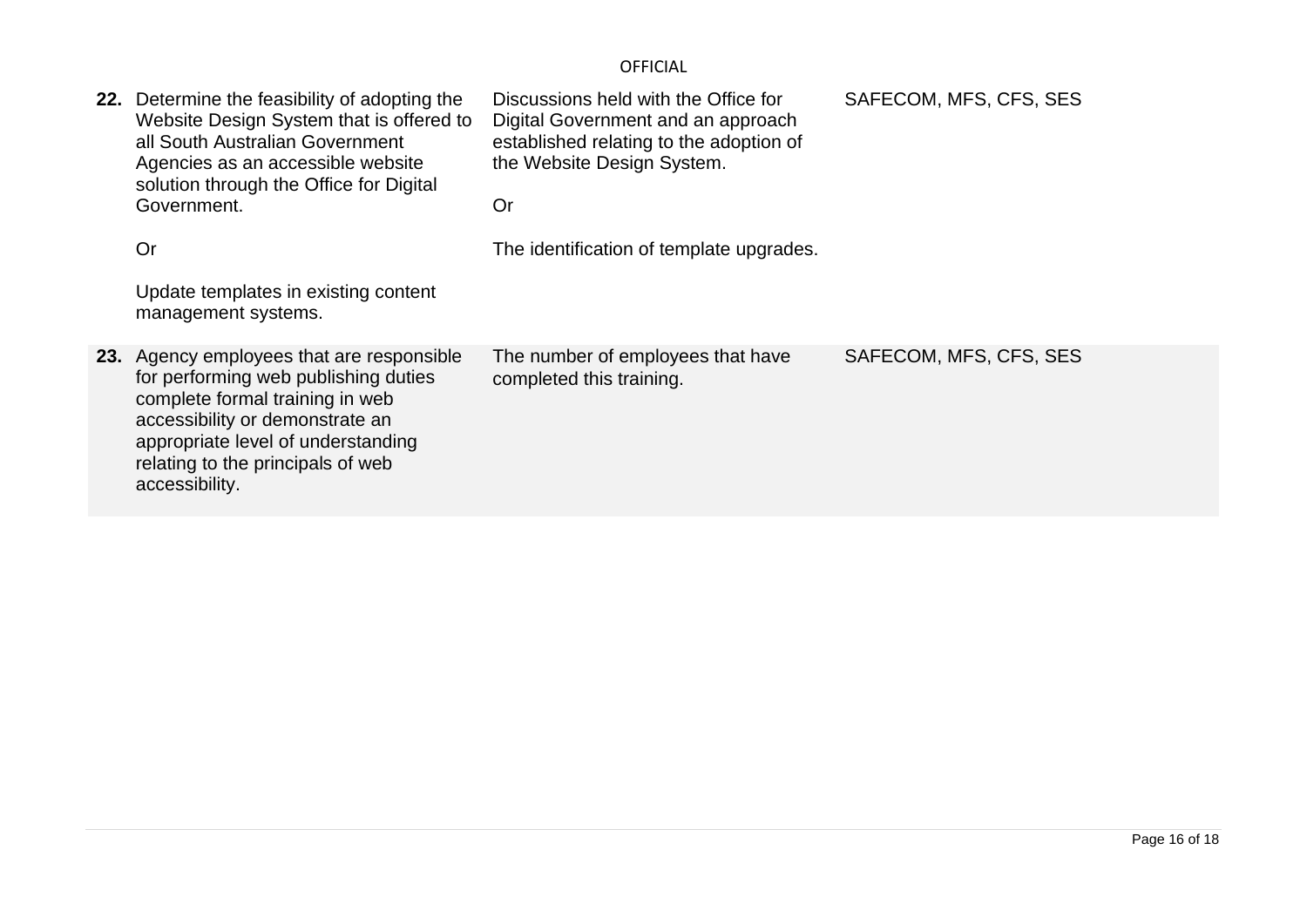## **Learning and employment**

Workforce participation is fundamental to social inclusion. It provides economic independence and choice, social connections and friendships, value, identity and belonging. It is our aim that people living with disability have access to inclusive places of study and that education and training provides pathways to meaningful and inclusive employment and volunteering opportunities.

### **Priority 10: Better supports within educational and training settings Priority 11: Skill development through volunteering and support in navigating the pathway between learning and earning Priority 12: Improved access to employment opportunities and better support within workplaces**

<span id="page-16-0"></span>

| 24.<br>Mechanisms put in place to request<br>The number of employees that identify<br><b>SAFECOM</b>                                                                                                                                                                                                                                                                                                                                                                                                                                                                                                                                                                                                                                                                                                               |  |
|--------------------------------------------------------------------------------------------------------------------------------------------------------------------------------------------------------------------------------------------------------------------------------------------------------------------------------------------------------------------------------------------------------------------------------------------------------------------------------------------------------------------------------------------------------------------------------------------------------------------------------------------------------------------------------------------------------------------------------------------------------------------------------------------------------------------|--|
| disability and diversity related<br>as living with a disability.<br>information from employees every 12<br>months to maximise the currency of the<br>Sector's workforce profile.                                                                                                                                                                                                                                                                                                                                                                                                                                                                                                                                                                                                                                   |  |
| 25.<br><b>SAFECOM</b><br>A review of the Sector's inhouse<br>The number of candidates being<br>recruitment and selection information,<br>considered for employment from the<br>processes and practices to be<br><b>Disability Employment Service provider</b><br>conducted to ensure that these<br>register or identify as living with a<br>resources better target job opportunities<br>disability.<br>for people living with disability:<br>The number of recruiting managers<br>• Contain information and advice on<br>that have knowledge of SA Public<br>the recruitment of people with a<br><b>Sector Disability Employment</b><br>disability.<br>programs pathway for people living<br>Contain information about<br>with a disability.<br>engagement using public sector<br>employment opportunity programs |  |